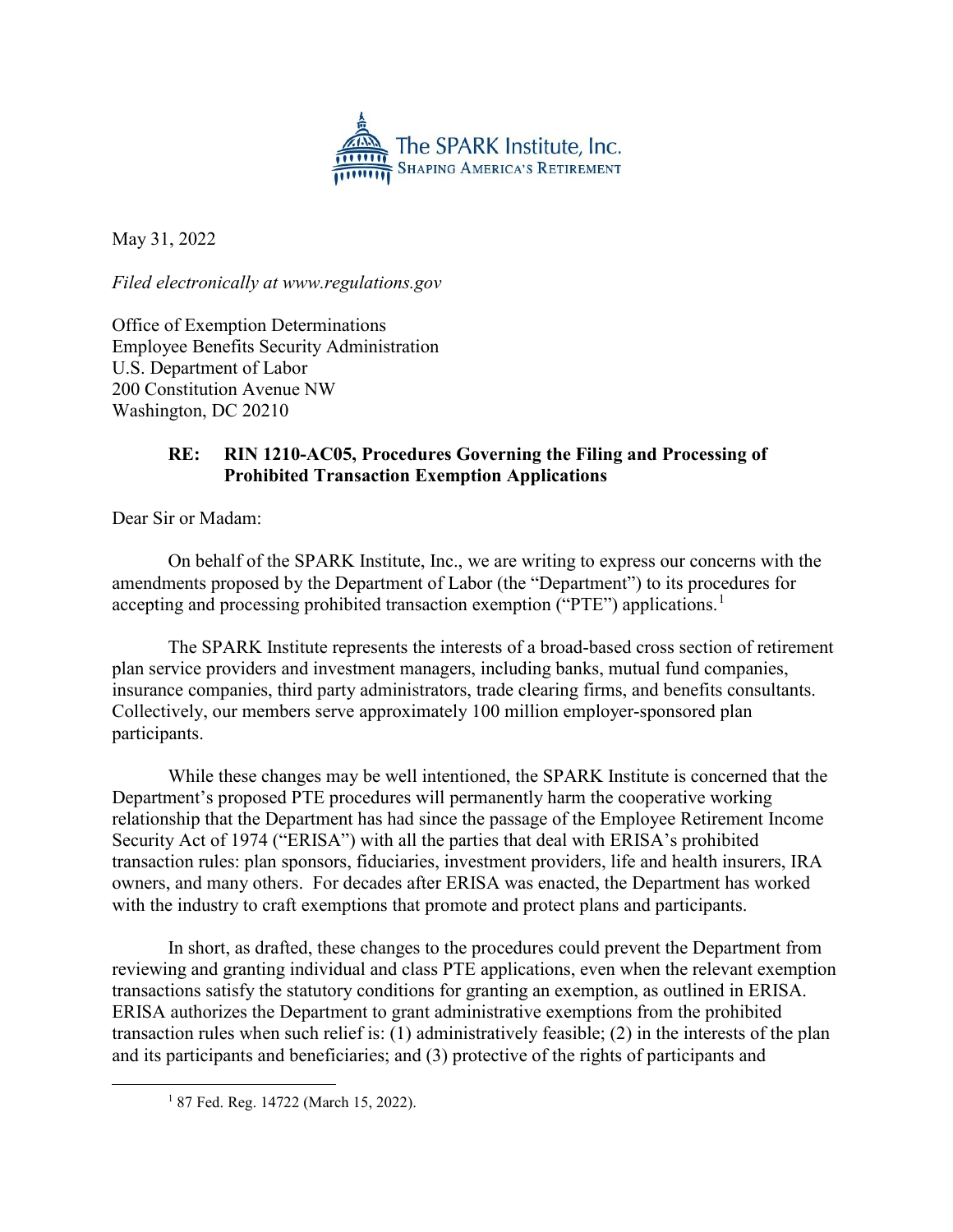Proposed PTE Procedures Page 2 of 6 May 31, 2022

beneficiaries of such plans. Since the enactment of ERISA, administrative exemptions satisfying these criteria have, without additional action from Congress, allowed the marketplace to develop a wide range of products and services that are necessary for and beneficial to the operation of retirement plans, even as the retirement landscaped has evolved. In the case of exemption transactions that satisfy ERISA's statutory criteria, the Department should not unnecessarily limit new applications, as the proposal would do.

### **I. The Proposal Will Create Greater Uncertainty for the Regulated Community**

ERISA's fiduciary and prohibited transaction rules are complex, require fact-specific inquiries, and have significantly evolved over time. Simultaneously, ERISA's statutory PTEs are succinct and, in many instances, fail to clearly define critical terminology, such as "reasonable," "adequate," and "independent." Collectively, this environment means that retirement industry service providers are faced with many uncertainties about how to apply and comply with ERISA's fiduciary and prohibited transaction rules, while also facing substantial penalties and other consequences for miscalculations. This uncertainty has only been exacerbated in recent years by the Department's willingness to regulate fiduciary issues through informal guidance and in the preambles to its more formal rulemakings.

SPARK members and their counsel have been able to mitigate some of this uncertainty by engaging with the Department's Office of Exemption Determinations and requesting PTEs, when necessary. In light of the many benefits that have flowed from this engagement, we are concerned about the ways in which the proposed procedures would operate to limit beneficial conversations between the Department and the public. The proposed changes that are creating the most concerns in this regard are the changes that would: (1) prohibit anonymous conversations between the Office of Exemption Determinations and the regulated community; and (2) automatically make informal discussions and inquiries about ERISA's fiduciary and prohibited transaction rules open to public inspection.

By pairing down the opportunities for the public to engage with the Department and obtain administrative exemptions, we are concerned that the Department's proposed changes will make it harder for regulated entities to design effective compliance programs and develop innovative products and services that would otherwise benefit retirement savers. Moreover, we are concerned that the Department, whether or not this is its intention, is isolating itself from sources of information that the Department has historically found critical to promulgating consistent guidance to the regulated community. Over time, this increased uncertainty is likely to result in higher costs for retirement savers and less competition. This is concerning; the Department should revise its proposal to eliminate those provisions that will limit dialogue between the Department and the public, especially those changes that would eliminate conversations that are made anonymously by ERISA practitioners on behalf of their clients.

### **II. The Proposal Will Discourage Applications**

The SPARK Institute believes that the proposal, whether intentionally or not, will be viewed as signaling the Department's desire to discourage PTE applications, notwithstanding the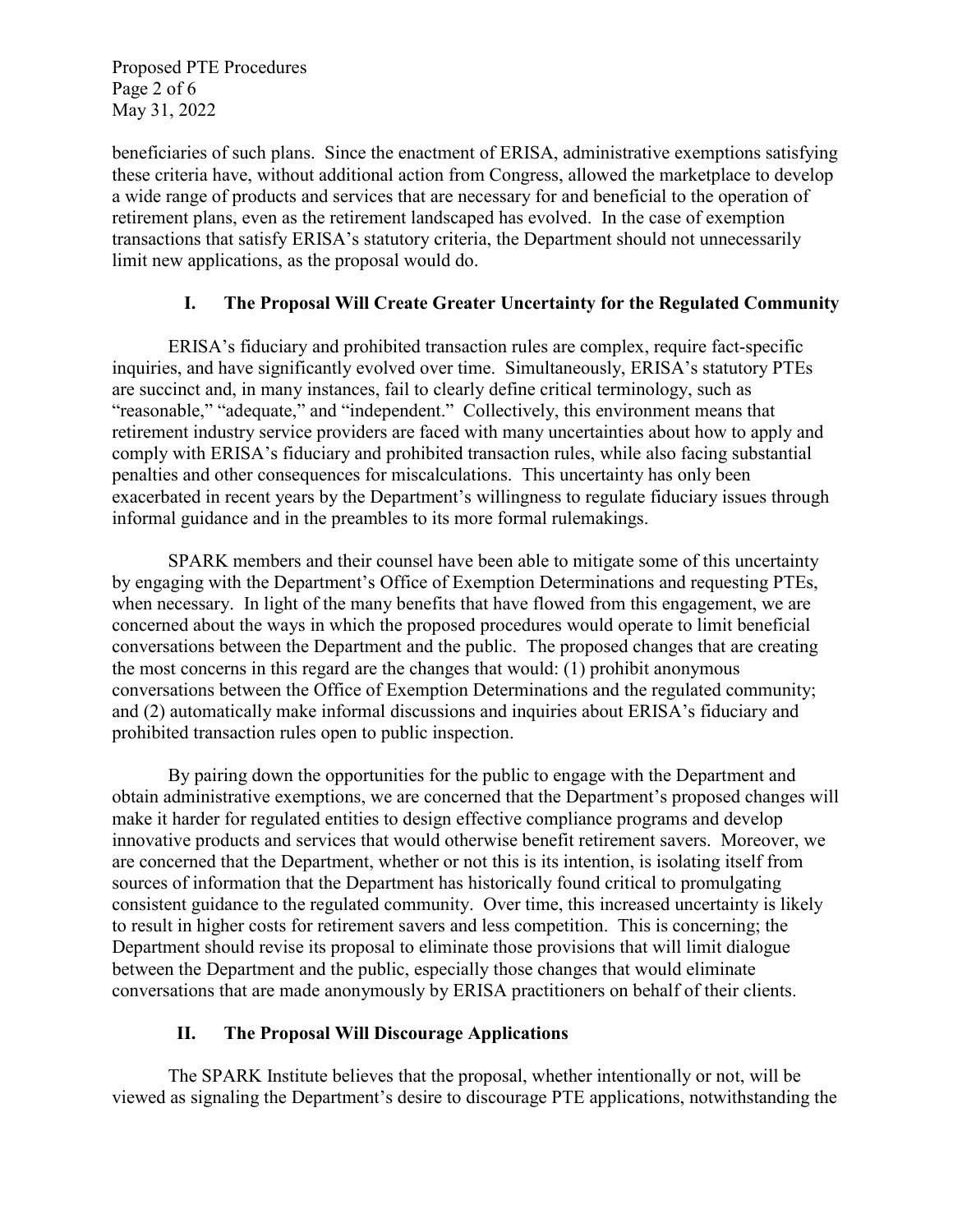Proposed PTE Procedures Page 3 of 6 May 31, 2022

important role that administrative exemptions play in ERISA's prohibited transaction regime.<sup>[2](#page-2-0)</sup> Some of the most concerning examples are the provisions in the proposal that would: (a) expressly clarify that the Department's grant of a prior exemption is not determinative of whether it will grant a future exemption; (b) expand the universe of parties in interest and transactions that are ineligible for an exemption, whether or not otherwise in the plan's interests; (c) significantly increase the amount of information that applicants must provide in support of an exemption; (d) increase the liabilities of parties involved in exemption transactions; and (e) limit the steps that parties involved in exemption transactions can take to limit their liability. We strongly recommend that the Department reconsider all of these changes.

For example, under the proposal, the qualified independent fiduciaries that have been central to many of the Department's previously granted exemptions would be prohibited from including contract terms that require a plan or any other party to indemnify or reimburse them for any failure to adhere to a contractual obligation or any state or federal law applicable to the independent fiduciary's work. Given the complexity and nature of the transactions that have traditionally used a qualified independent fiduciary to secure relief, this provision could significantly impact the ability of independent fiduciaries to limit their litigation expenses, even when they are not liable for any wrongdoing – e.g., if it is interpreted as prohibiting an independent fiduciary from contractually requiring plans to advance legal fees while litigation is pending as a form of "indirect" indemnification. While we share the Department's belief that parties involved in exemption transactions, including independent fiduciaries, should be accountable for their failures, we are concerned that this provision, as drafted, could unnecessarily increase the costs associated with performing services as an independent fiduciary and further limit the universe of firms who will be willing to serve as an independent fiduciary with the necessary qualifications and experience to protect plans, participants and beneficiaries.

The SPARK Institute is very concerned about the collective impact of all of the changes listed above given the important role that administrative exemptions play in ERISA's fiduciary and prohibited transaction regime, and how the exemption process can be used to make beneficial and necessary products available to retirement plans and participants. Without sharing a better sense of the problems or harms that the Department is trying to solve for, the Department should not be adding new conditions that would arbitrarily make it more difficult to obtain an exemption or less likely for parties to participate in an exemption transaction when such transaction otherwise meets the statutory requirements for granting an exemption.

#### **III. The Proposal Will Unnecessarily Limit Transactions Eligible for Relief**

The SPARK Institute is concerned about the proposed changes that will unnecessarily limit the types of transactions that will be eligible to receive an exemption, including with respect to the parties who may participate in an exemption transaction.

<span id="page-2-0"></span><sup>&</sup>lt;sup>2</sup> The number of exemptions granted by the Department in recent years has declined precipitously. In 2000, for example, the Department granted nearly 70 individual prohibited transaction exemptions, as indicated on its website; in 2020, the Department granted one.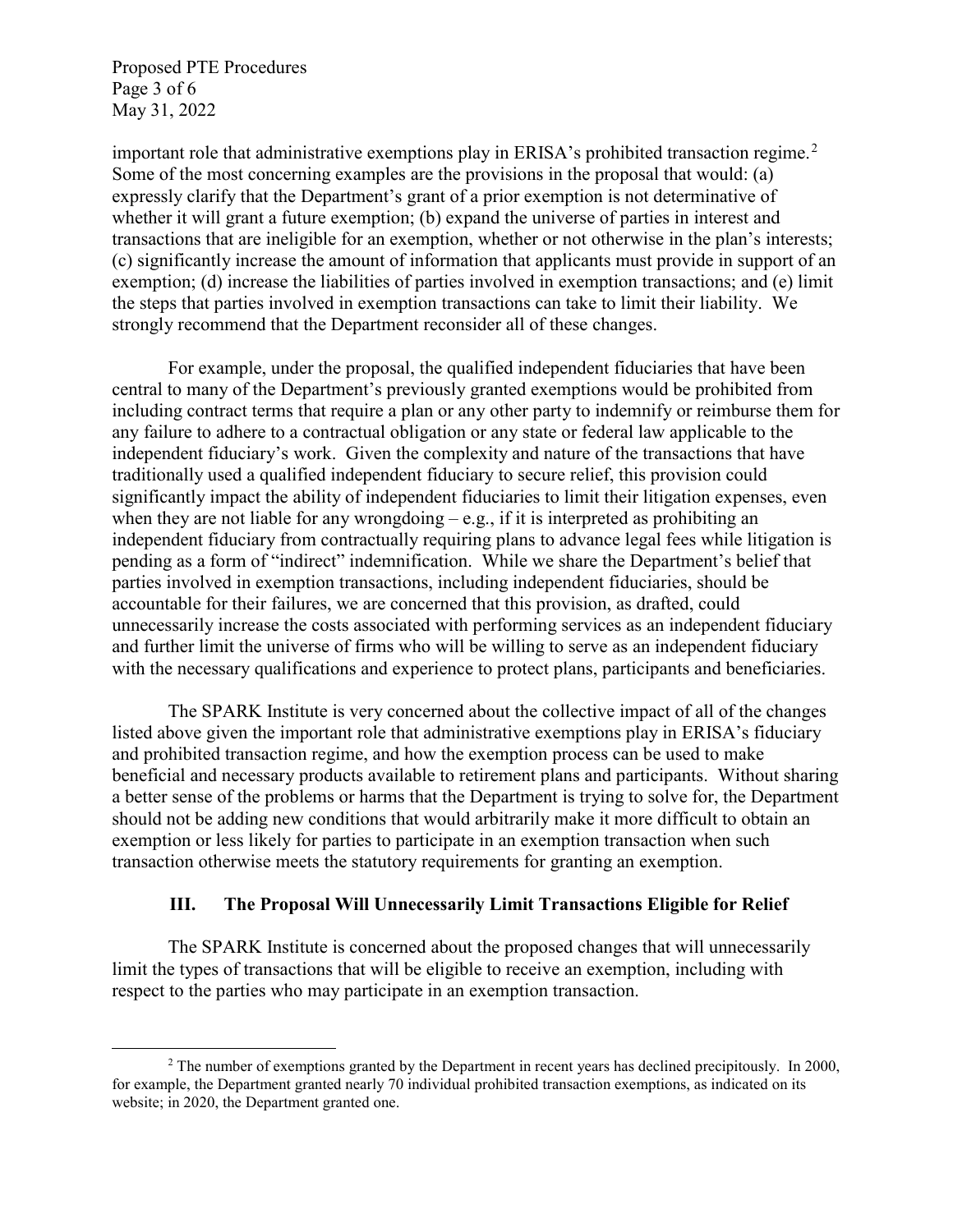Proposed PTE Procedures Page 4 of 6 May 31, 2022

The SPARK Institute is, for example, concerned about the proposed condition that would generally prevent the Department from considering an exemption application if the transaction involves a party in interest who is the subject of an investigation or a defendant in an action brought by any regulatory entity under any state or federal law. This prohibition is overly broad and unnecessary to ensure that an exemption is administratively feasible, in the interests of the plan and its participants, and protective of the rights of participants and beneficiaries of such plans. Furthermore, if interpreted broadly, these limitations could make it very difficult to find experienced and sophisticated service providers that can serve as a party in interest to an exemption transaction. Many of the experienced service providers who are parties in interest to exemption transactions are very large and heavily regulated entities that are subject to the jurisdictions of many state and federal regulators. It is not uncommon for some of these entities to continually be under some form of examination by a regulatory body at the state or local level. These routine examinations, which could be viewed as investigations, should not disqualify their participation in an exemption transaction.<sup>[3](#page-3-0)</sup> Additionally, even in cases in which these firms are the subject of an actual enforcement action, the SPARK Institute does not believe that such actions should make a party ineligible to participate in an exemption transaction when the underlying action does not involve a violation of ERISA or any other statute or regulation that reflects the party's ability to be involved with the operation of employee benefit plans.

The SPARK Institute is also concerned about the provision in the proposal that would require qualified independent appraisers to be independent of qualified independent fiduciaries, and the provision that would require qualified independent fiduciaries to be independent of any other party involved in the development of the exemption request. In considering this independence, the proposal indicates that the Department will consider whether the fiduciary has an interest in the subject transaction or *future transactions of the same nature or type*. This is concerning because parties to an exemption will often look to hire fiduciaries that are experienced with the subject matter, have a fiduciary process that withstands scrutiny, and has worked with the Department in the past. Many practitioners review, among other sources, the Department's own website disclosing the identity of independent fiduciaries previously involved with published exemptions to help determine who might be suitable. This preference for experience is appropriate and consistent with a plan fiduciary's responsibilities when retaining parties on behalf of the plan. While we appreciate the Department's interest in ensuring that independent fiduciaries are, in fact, sufficiently independent, we are concerned that these new conditions penalize the most experienced entities without necessarily identifying the particular harm that their experience brings. We feel this would inappropriately value independence over the expertise and experience of the parties who are qualified, eligible, and interested in participating in exemption transactions. Additionally, we are concerned that these new

<span id="page-3-0"></span> $3$  Government audits and investigations and lawsuits are a fact of any large modern institution. The Department itself is under regular audit from the Office of the Inspector General, which routinely determines that the Department did not meet statutory requirements. *See, e.g.,* OIG Report, ETA's Management of Workforce Development Grants: Key Concerns (March 31, 2022) ("We concluded ETA awarded millions of dollars to applicants where the proposals did not fully meet the solicitation's objectives."); OIG Report, EBSA Can Provide Greater Oversight of the Thrift Savings Plan By Strengthening its Audit Program (Oct. 11, 2018) ("EBSA did not conduct effective oversight of the TSP for several reasons."). We assume the Department does not believe that these audit findings disqualify it from administering ERISA going forward.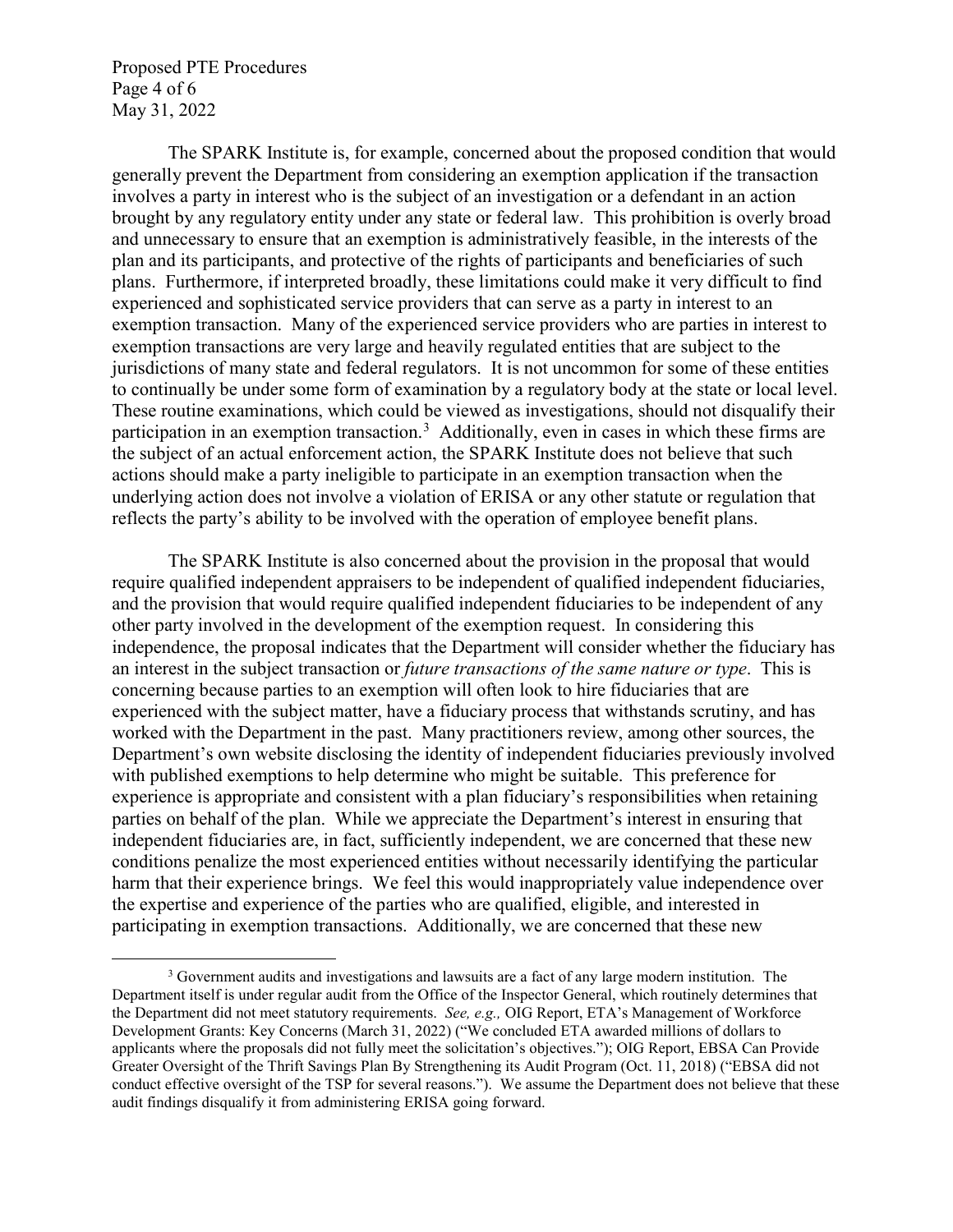Proposed PTE Procedures Page 5 of 6 May 31, 2022

conditions will increase the costs associated with exemption transactions and limit innovation in the exemption space.

## **IV. Reliance is Critical and Must Be Clearly Defined**

The types of arrangements that are designed to rely on administrative exemptions often require businesses to engage in significant planning and to make long-term investments in their production. Thus, it is crucial for businesses to be able to reasonably expect that they may continue to rely on any exemption once granted by the Department. In light of these circumstances, the SPARK Institute is concerned with how the proposed amendments would expand the opportunities for the Department to revoke or modify a previously granted exemption without clear standards. For example, under the proposal, if a qualified independent fiduciary resigns, is terminated, or is convicted of a crime, the applicant must notify the Department within 30 days, in which case the Department may, *at its sole discretion*, take steps to revoke or modify the exemption. We request that the Department eliminate this notice requirement and amend its proposal in ways that will provide clear standards for when the Department may revoke an existing exemption after it is granted.

# **V. 2% Presumption for Fiduciary Independence**

The SPARK Institute is also concerned about the proposal's new 2% presumption for qualified independent fiduciaries. Under the proposal, for purpose of determining whether a qualified independent fiduciary or qualified independent appraiser is "independent," the proposed regulations would presume that the fiduciary or appraiser is not independent if its revenues from the parties involved in an exemption transaction exceed 2% of its revenues, "unless, in its sole discretion, the Department determines otherwise." This standard differs from the current regulatory standard that presumes a fiduciary is independent if its revenues from any party in interest are not more than 2% of its total revenues, and allows a fiduciary to be independent if its revenues from any party in interest involved in the exemption transaction are not more than 5% of its total revenues. The SPARK Institute has concerns about the direct and indirect impacts of this change.

First, we are concerned about the direct impact that this change will have on the entities who will be eligible to serve as qualified independent fiduciaries and the size of the clients that they may serve. By lowering the permissible revenue ceiling by 3%, the proposed change could eliminate the ability of some qualified independent fiduciaries to serve very large clients that would cause them to exceed the 2% threshold. In a similar regard, we are also concerned about how the proposal could block out smaller fiduciaries (including new entities) that might be able to satisfy the current 5% ceiling but will not be able to satisfy the proposed 2% ceiling. It is this latter concern that could create a barrier to entry for smaller, yet qualified, firms to serve as a qualified independent fiduciary, thereby limiting the choice available to plans that might otherwise need an independent fiduciary.

Second, we are concerned about how this proposed change could indirectly impact broader fiduciary and prohibited transaction issues that are unrelated to the exemption